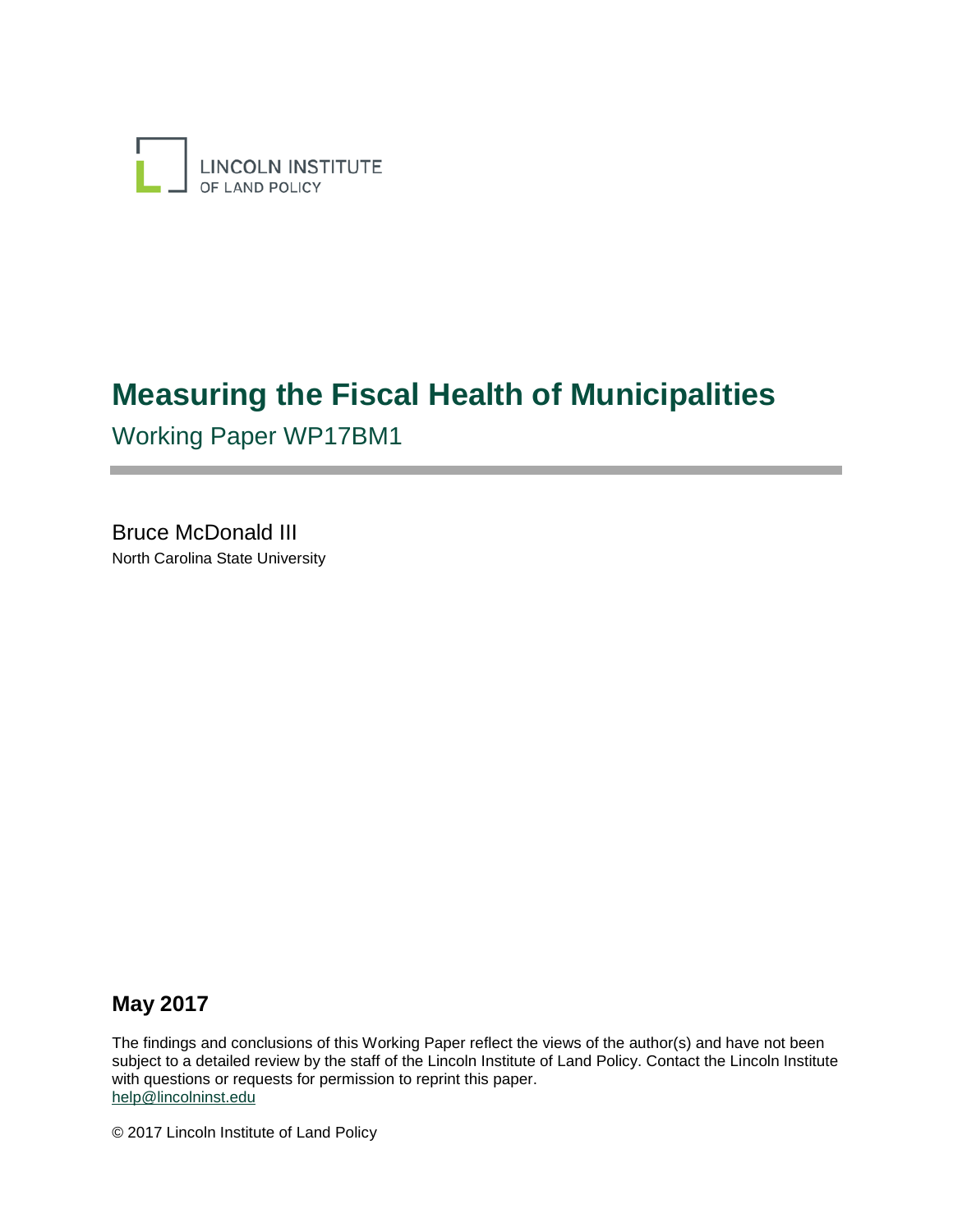#### **Abstract**

One of the difficulties faced in the effective and efficient management of public organizations is the understanding of when the organization is experiencing financial distress. Administrators and researchers alike have typically relied upon ratio analysis for this determination, but too heavy of a reliance on ratios can produce misleading results. Using 150 municipalities from the Fiscally Standardized Cities (FiSC) database for the period of 1977 to 2012, this study reconsiders the measurement of fiscal health through an exploration of several predominate approaches. The efficacy of the measurement approaches is tested with a series of event history analyzes that captures their utility in predicting municipal bankruptcy.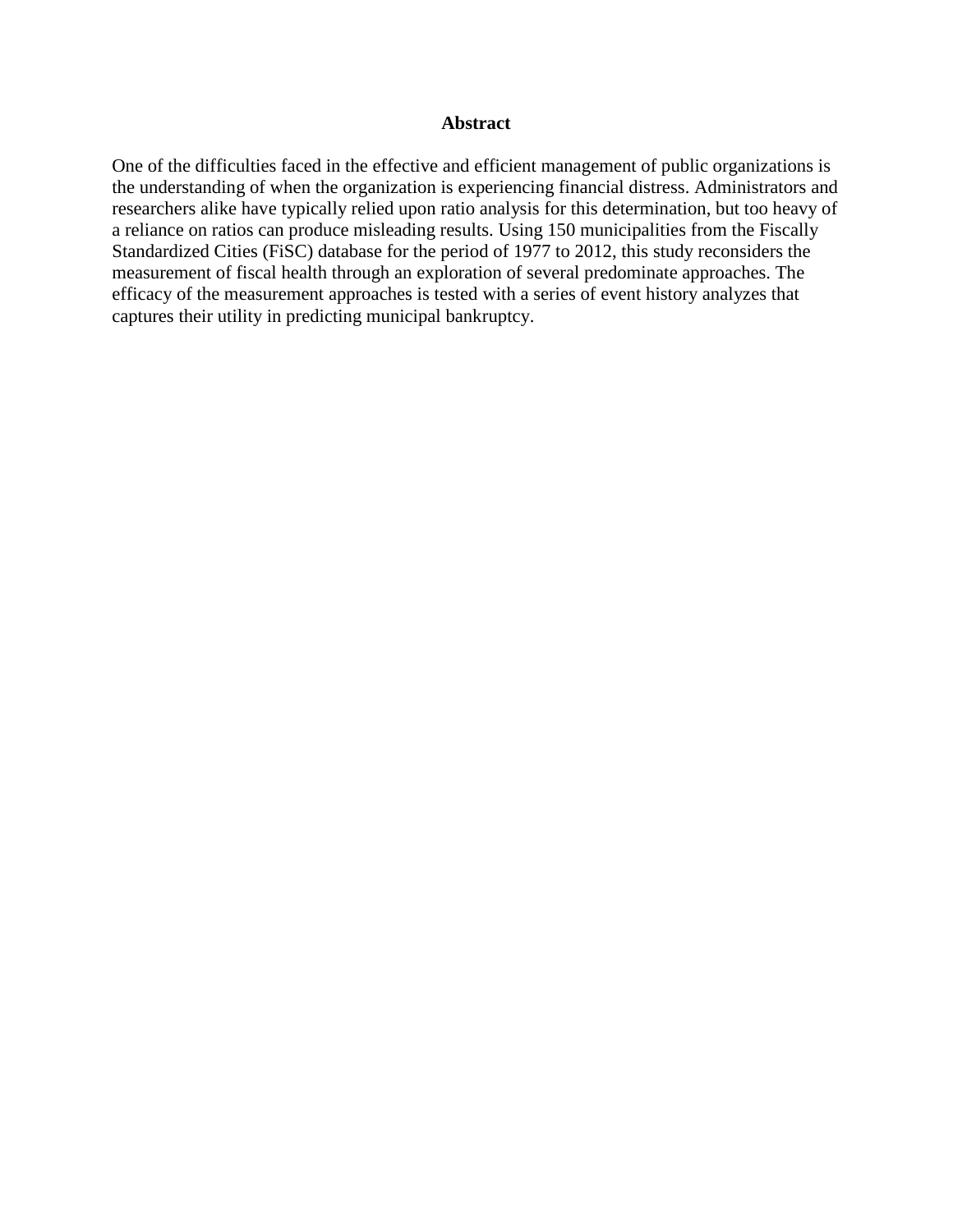#### **About the Author**

Bruce D. McDonald III is an assistant professor of public budgeting and finance in the Department of Public Administration at North Carolina State University. He is also an associate editor with the *Journal of Public and Nonprofit Affairs*. A graduate of Florida State University and the London School of Economics, his current research focuses on issues of defense finance and human capital, the measurement of fiscal health within local governments, and the intellectual history of public administration field. His research has appeared in the *Annual Review of Political and Military Sociology*, *Journal of Public Administration Research and Theory*, *Public Administration Review*, and the *Journal of Public and Nonprofit Affairs*.

Bruce McDonald Department of Public Administration School of Public and International Affairs North Carolina State University (919) 515-5178 [bmcdona@ncsu.edu](mailto:bmcdona@ncsu.edu)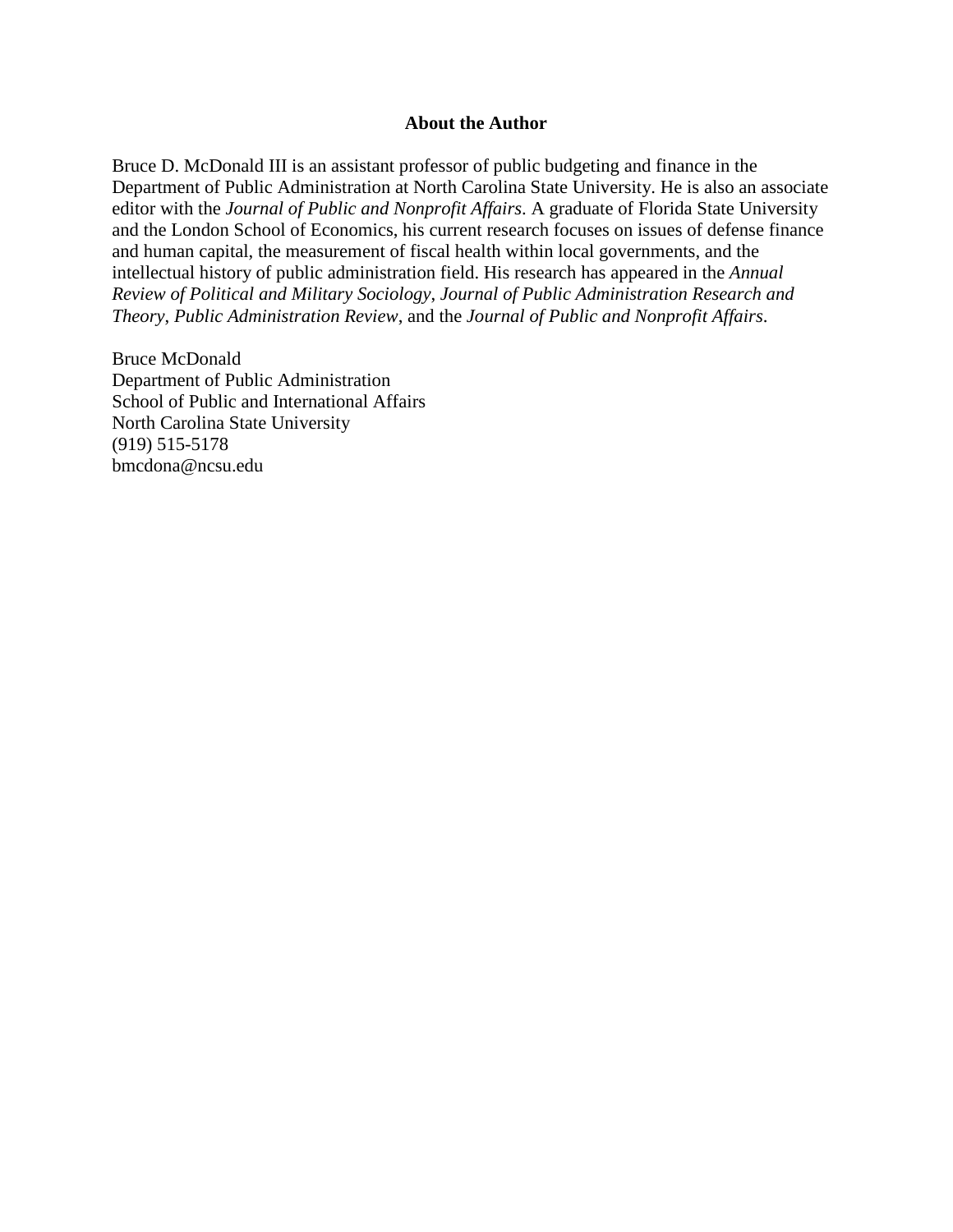# **Table of Contents**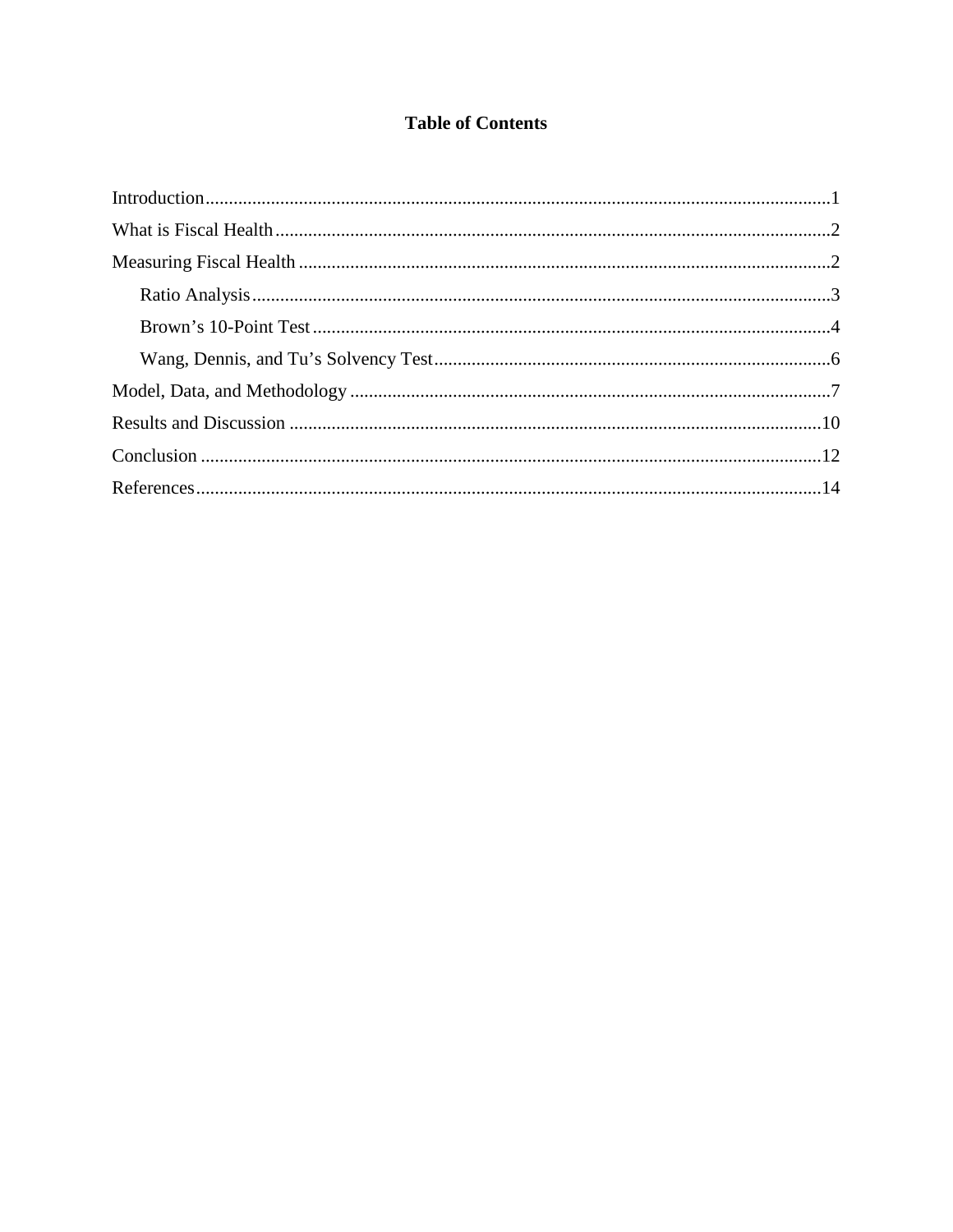## **Measuring the Fiscal Health of Municipalities**

## **Introduction**

A key challenge facing the administration of municipalities in the United States is their ability to meet their service commitments and obligations (Jacob and Hendrick 2013; McDonald 2015). This challenge became prevalent in 2008 with the commencement of what has been termed the Great Recession. During this period, administrators were faced with declining revenue while simultaneously addressing an increase in demand for goods and services in areas such as unemployment, healthcare, and housing (Kiewier and McCubbins 2014; Scorsone, Levine, and Justince 2013). Constraints on the ability of a municipality to provide services create not only hardships in the daily management of the government but also tension between public administrators, who seek to sustain the organization, and the citizenry, who seek to reap the benefits of public goods. Evidence of the problem of constraints and the resulting tension can be seen in the decision of municipalities to file for bankruptcy, with more than 50 municipal bankruptcy filings in the United States since 2010 (Governing 2015).

Despite the growing concern about the constraints of local municipalities, we have very little at our disposal to understand when the constraints become too much and the fiscal health<sup>[1](#page-4-0)</sup> of the municipality is in jeopardy. This is largely due to an uncertainty within the public finance literature on the most appropriate means of measuring fiscal condition (Honadle, Costa, and Cigler 2004; Jacob and Hendrick 2013; Trussel and Patrick 2013). Administrators and researchers alike have typically relied upon ratio analysis for this determination, but too heavy of a reliance on ratios can produce misleading results (Altman 1968). In response to the failure of ratio analysis, a number of other approaches have been undertaken, but these are largely ad hoc and are wrought with inconsistencies in the conclusions they provide (see Bird 2015; Justice and Scorsone 2013). Without a good approach to the measurement of a government's financial condition, how are administrators to know if the government is in jeopardy?

The aim of this paper is to reconsider how we measure the financial condition of a government through an exploration of several predominate approaches. The efficacy of the measurement approaches is tested with a series of rare event history analyzes that captures their utility in predicting an extreme financial event: municipal bankruptcy. To complete the analyses, a panel of 150 municipalities from the Fiscally Standardized Cities (FiSC) database for the period of 1977 to 2012 is adopted.

The main finding is that our current approaches to understanding fiscal health are not sufficient predictors of fiscal distress. In testing the utility of ratio analysis, this study found mixed results with only half of the ratios having a meaningful influence on municipal bankruptcy. Wang, Dennis and Tu's Solvency Test also produced mixed results with significance appearing in some the dimensions, but all influence going away when considered from the perspective of their financial condition index. Lastly, Brown's 10-point Test had no distinguishable influence on the bankruptcy status of a municipality.

<span id="page-4-0"></span><sup>&</sup>lt;sup>1</sup> For the purpose of this study, fiscal health and financial condition are used interchangeably.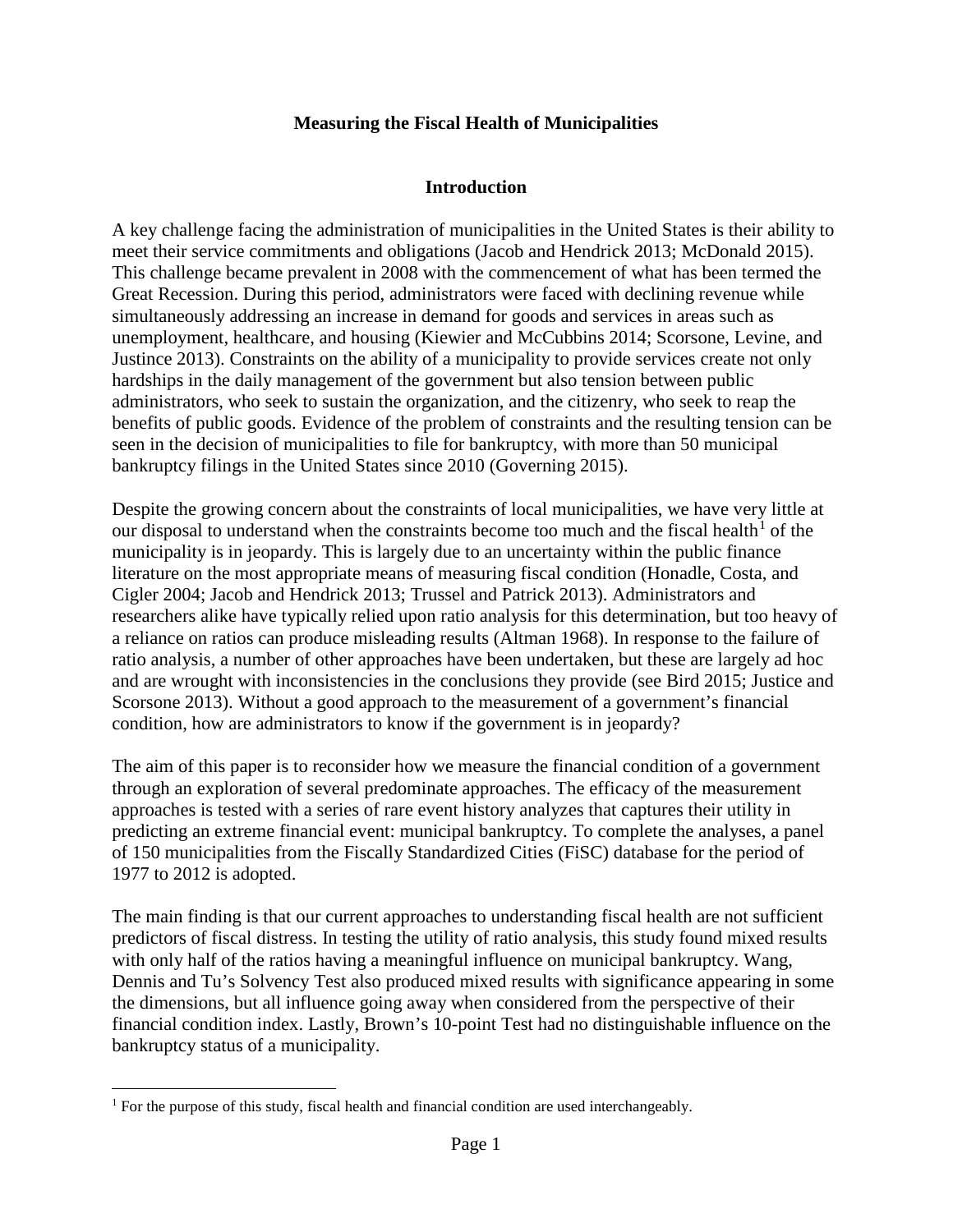To explore this issue, the remainder of this paper is structured as follows: The first section, *What is Fiscal Health*, introduces the subject of fiscal health in the context of governments, paying particular attention to how it is defined and what the condition intends to reflect. Next, *Measuring Fiscal Health* provides an overview of key measurement systems. Then an event history analysis model of municipal bankruptcy is developed to test the validity of the measurement systems in *Model, Data, and Methodology*. Data and methodological issues are also addressed. The results of the analysis and discussion of the findings are provided in the section that follows. The paper closes with a series of comments on the importance of the findings, their implications for practitioners and researchers, and a recommendation for future work.

## **What is Fiscal Health**

The financial resources of municipalities are important. They are central to the capacity of a government to provide or expand a program or service. Concern within the field of public administration as to the adequacy and efficient management of these resources dates to the start of the twentieth century with the work of the New York Bureau of Municipal Research as it sought to clean up New York City's financial position as a means to improve the city's services (McDonald 2010). More mainstream attention to the condition of government finances began in the 1970s with the looming financial crisis of New York City (Arnett 2013). The experience of New York City and others who faced bankruptcy in the 1970s and 1980s shaped that concept of fiscal health that is currently used in the literature. Simply stated, financial condition is understood as the ability of a government to balance its financial obligations with its available revenue streams (Arnett 2013; Hendrick 2004; Jacob and Hendrick 2013). A government is considered fiscally healthy if its resources meet its obligations; if it does not have the resources then it may be experiencing fiscal stress.

In general, the fiscal condition of a municipality can be viewed through the lens of four dimensions. These are: (1) the ability of the municipality to meet its immediate or short-term financial obligations; (2) the ability of the municipality to meet its financial obligations over a budgeted fiscal year; (3) the ability of the municipality to meet its long-term financial obligations; and, (4) the ability of the municipality to finance the base level programs and services as required by law. A multi-dimensional approach allows for the consideration of where the municipality is in meeting the needs of the citizenry while considering the demands that are placed on the organization in the future. Innate to this is the ability of the municipality to withstand unforeseen disruptions, such as an economic recession or change in the demographics of the residents.

## **Measuring Fiscal Health**

While the concept of fiscal health is straightforward, the determination of a government's financial position is not. Public finance researchers attributed this to a poorly defined concept and one that is inherently difficult to measure (Bahl 1984; Benson, Marks and Raman 1988). The measurement systems that arose were dependent on the preferences of the researcher, their unit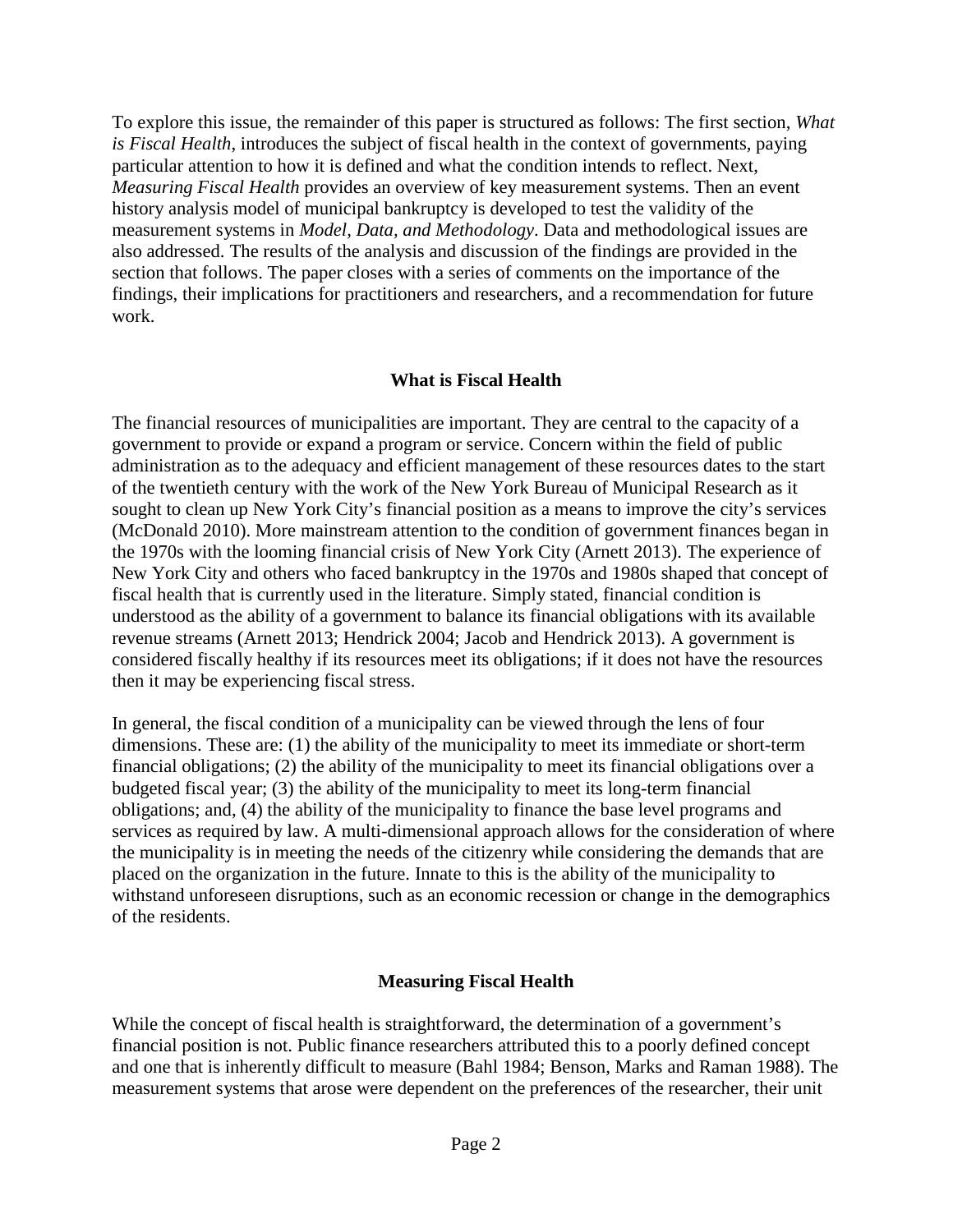of analysis, and the data available to them. As a result, considerable disagreement exists within the literature on how it can best be measured (Maher and Nellenberger 2009; McDonald 2015; Wang, Dennis, and Tu 2007).

Dozens of measurement approaches have been used within the literature and still more have been developed by practitioners, often as an ad hoc version of one from the literature that has been modified to fit the government's needs. A number of states have developed their own systems of measuring the fiscal health of their local governments (Pew Charitable Trusts 2016). North Carolina, for example, monitors the audits of its local governments for signs of distress and approving the issuance of all debt. Ladd and Yinger (1989) developed a measure that incorporated the capacity of a government to raise revenue relative to the tax burden and expenditure needs. The International City/County Management Association developed its Financial Trend Monitoring System (FTMS) which incorporates 36 different financial indicators across 11 areas (Groves, Godsey, and Shulman 1981). In recent years FTMS has been updated to include 42 indicators that incorporate environmental and organizational factors as well as financial (Nollenberger, Groves, and Valente 2003). Despite the utility these approaches provide, they are cumbersome to estimate and provide little guidance on the actual condition of the government.

While no single measure of financial condition has emerged (Jimenez 2009), several have become more prominent in use. The analysis conducted here chooses to focus on three of these systems. These include ratio analysis, Brown's (1993) 10-point test, and Wang, Dennis, and Tu's (2007) solvency test. The decision to focus on these three is based on the prominence of the system, such as ratio analysis which rests as the foundation of most approaches.

## **Ratio Analysis**

Behind all measures of fiscal health is the use of ratio analysis. Ratio analysis is the examination of a financial relationship between items as a means of identifying trends in financial behavior or position (Kieso, Weygandt, and Warfield 2001). Functionally, it expresses the relationship as a percentage, rate, or proportion. An example using the current ratio—the ratio of current assets to current liabilities—is provided in table 1. The use of ratios provides a degree of standardization for a government to capture its results over time or against other organizations. As a process for examining trends, however, ratio analysis is not a direct measure of financial condition but rather a series of indicators on where the government is heading. A ratio that is trending upwards, for example, may indicate that the government is heading in a financially positive direction.

| <b>Expression</b> | Description                                 |
|-------------------|---------------------------------------------|
| Percentage        | Current assets are 105% of current          |
|                   | liabilities                                 |
| Rate              | Current assets are 1.05 times as great as   |
|                   | current liabilities                         |
| Proportion        | The relationship between current assets and |
|                   | current liabilities is 1.05:1.              |

## **Table 1: Expressions of Ratio Analysis**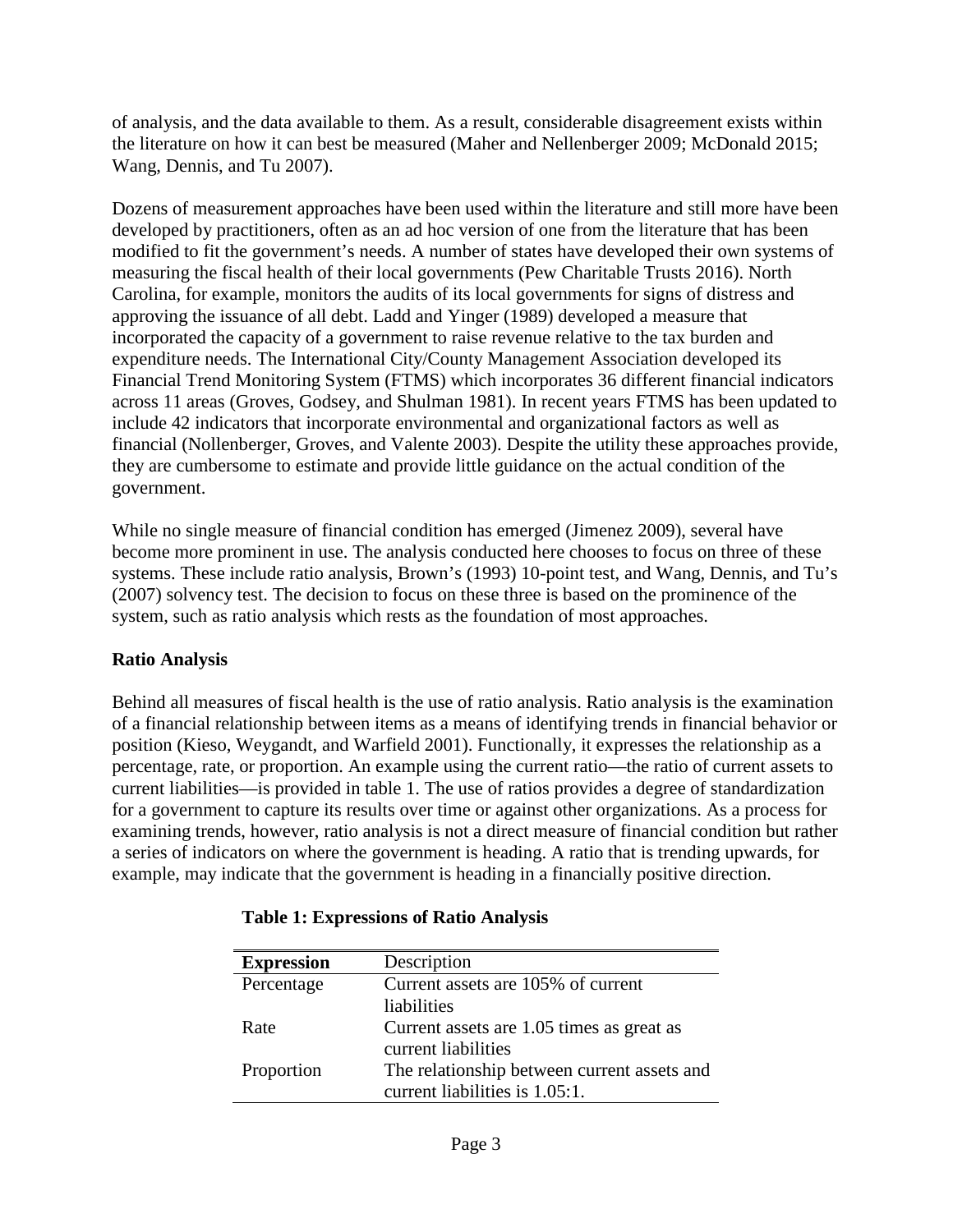How the measurement of a government's condition is carried out with ratio analysis is largely determined on the type of financial obligation a researcher is interested in. A researcher interested in the immediacy of a government's capacity to provide services may be interested in the measurement of its efficiency ratio (the ratio of total expenditures to total revenue) whereas someone that is interested in the government's ability to pay for its pension programs may be interested in coverage ratios (ratios that reflect the capacity of an organization to meet its shortterm and long-term liabilities). In their textbook on financial management for public administrators, Finkler, Smith, Calabrese and Purtell (2017) recommend 19 different ratios to be used in analysis, though many other ratios are also available for use. This can be seen in the FTMS, which relies on 29 ratios for part of its calculation (Groves, Godsey, and Shulman 1981).

The freedom to choose which ratios to utilize is a benefit in many ways as it allows for the analysis to be customized to the unique circumstances of a government. The freedom, however, also highlights a downside of ratio analysis. Without an established set of measures there is no assurance that a true picture of fiscal health is being captured. Further, the results produced by a ratio are not necessarily consistent across other ratios. This allows for gaming, such that administrators can selectively choose ratios that give the desired appearance of a government's condition. How to address these short comings are the focus of most measurement systems, including two of those included in this paper.

## **Brown's 10-Point Test**

One of the most commonly used measurement systems is Brown's 10-point test (Honadle, Costa, and Cigler 2004; Mead 2013). Brown (1993), in conjunction with the Government Finance Officers Association, had intended to establish a means of measuring fiscal health that was both easy to use and easy to understand. Ratio analysis provided useful information, but there is variability in terms of which ratios governments should use and the interpretation of ratios can provide uncertain results.

Functionally, the 10-point test is dependent upon ratio analysis for its results, but it centers on only those that are most commonly used. Each of the points is a financial ratio that captures one of five dimensions of financial position. However, rather than facing the same difficulties present in ratio analysis, Brown adds an approach for indexing and comparability based on benchmarking. This is accomplished by calculating each of the ratios used in the test for both the government of interest and a group of similarly sized localities. Ratios are then quartiled to see which quartile relative to its peers the government falls into. Each quartile is given a score of "– 1" for the first quartile to a "2" for the fourth across all of the ratios. The result is a score of fiscal health that ranges between "–10" and "20". The interpretation of the score is relative to the peer group included in the study, such that a score of "10" or more places the government among the best and a score of " $-5$ " or under among the worst. <sup>[2](#page-7-0)</sup> An overview of the test and its points is provided in table 2.

<span id="page-7-0"></span><sup>&</sup>lt;sup>2</sup> For an example of calculation and application of Brown's test, see Maher and Nollenberger (2009).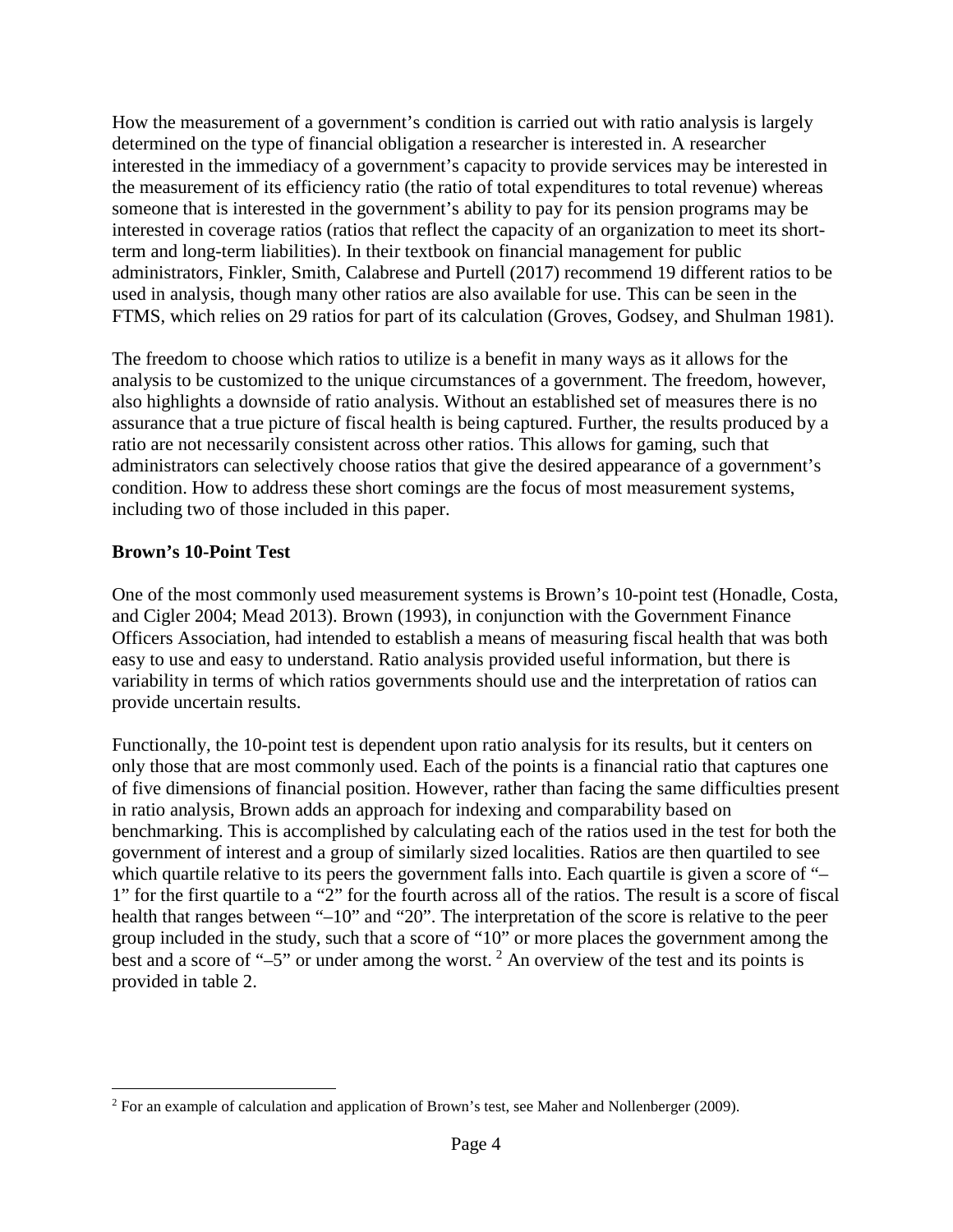|  |  | <b>Table 2: Brown's 10-Point Test</b> |
|--|--|---------------------------------------|
|--|--|---------------------------------------|

| <b>Indicator</b>                                                     | <b>Type</b> | <b>Measurement</b>                                                                                          |
|----------------------------------------------------------------------|-------------|-------------------------------------------------------------------------------------------------------------|
| <b>Total Revenues per Capita</b>                                     | Revenue     | Total revenues for all governmental<br>funds (excluding capital project funds)<br>divided by population     |
| Intergovernmental Revenues/Total<br><b>Revenues Percentage</b>       | Revenue     | Intergovernmental revenues for the<br>general fund divided by total general<br>fund revenues                |
| Property Tax or Own Source Tax<br>Revenues/Total Revenues Percentage | Revenue     | Total tax revenues levied locally for<br>the general fund divided by total<br>general fund revenues         |
| Total Expenditures per Capita                                        | Expenditure | Total expenditures for all<br>governmental funds (excluding capital<br>project funds) divided by population |
| <b>Operating Surplus or Deficit/Operating</b>                        | Operating   | General fund operating surplus or                                                                           |
| <b>Revenues Percentage</b>                                           | Position    | deficit divided by total general fund<br>revenues                                                           |
| General Fund Balance/General Fund                                    | Operating   | General fund unreserved fund balance                                                                        |
| <b>Revenues Percentage</b>                                           | Position    | divided by total general fund revenues                                                                      |
| <b>Enterprise Funds Working Capital</b>                              | Operating   | Current assets of enterprise funds                                                                          |
| <b>Coverage Percentage</b>                                           | Position    | divided by current liabilities of<br>enterprise funds                                                       |
| Long Term Debt/Assess Value                                          | Debt        | Long term general obligation debt                                                                           |
| Percentage                                                           |             | divided by total general fund revenues                                                                      |
| <b>Debt Service/Operating Revenues</b>                               | Debt        | General obligation debt service                                                                             |
| Percentage                                                           |             | divided by total general fund revenues                                                                      |
| Postemployment Benefit                                               | Unfunded    | Funded ration (i.e. actuarial value of                                                                      |
| <b>Assets/Liabilities Percentage</b>                                 | Liability   | plan assets/actuarial accrued liability)                                                                    |

Source: Maher and Nollenberger (2009, p. 62)

One of the biggest arguments for the test is its simplicity (Crosby and Robbins 2013; Maher and Nollenberger 2009). Not only are the ratios easy to calculate, but the data necessary for the analysis can be found in the financial reports of any local government. This allows any government to determine where they fall in comparison to others and to render an interpretation of that position as one of financial condition. The test, however, is not without its faults. The ratios utilized may have been those that are most commonly used at the time, but there is no research to support whether they were the correct ratios. The ratios utilized focus on the government's general fund, ignoring the broader financial picture. Nor is there any evidence to support the structure of the grading scheme. Perhaps more importantly, the test does not establish a true understanding of fiscal health, but rather only produces an indication of how well the government is doing in comparison to others. This can allow for the test to be gamed by choosing comparison municipalities that are having financial difficulty.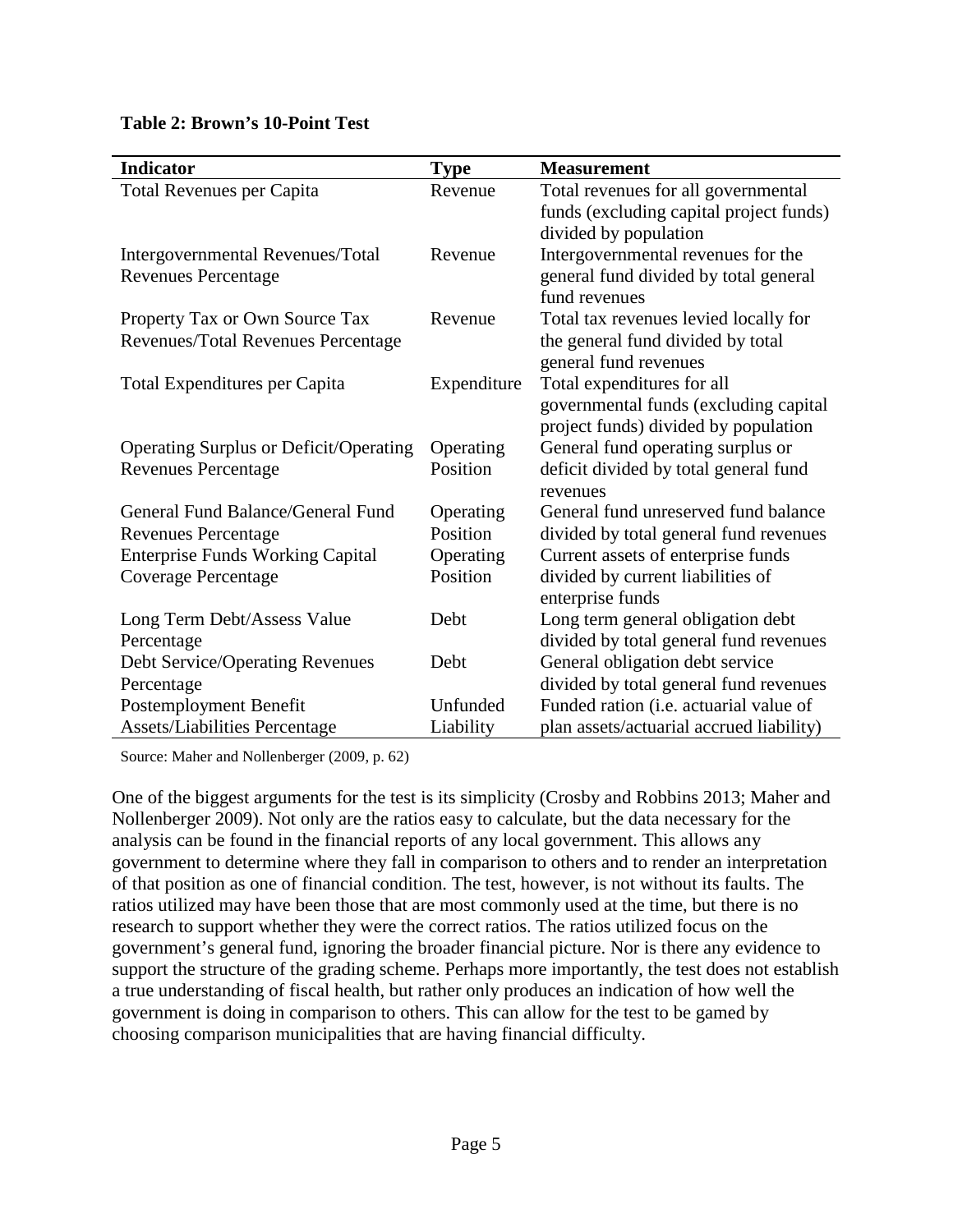## **Wang, Dennis, and Tu's Solvency Test**

More recently, Wang, Dennis, and Tu (2007) sought to produce an approach to understanding financial condition that addressed some of the short comings present in earlier attempts. They argued that the focus should be on the measurement of a government's financial condition rather than on the factors that drive or determine it. It was hoped that the result would be an expression of a government's actual condition rather than an indication of where it was headed. Central to their approach was an understanding of financial condition as a reflection of the government's financial solvency; that is, the ability of the government to meet its long-term financial obligations.

To develop a method of estimating fiscal health, Wang, Dennis, and Tu (2007) began with the four dimensions of solvency: cash, budget, long-run, and service. For each dimension, a series of indicators were adopted, producing a total of 11 indicators that were typically based on the government's financial ratios and were in the context of the Governmental Accounting Standards Board (GASB) Statement No. 34. An overview of the dimensions and their respective indicators is provided in table 3.

| <b>Indicator</b>               | <b>Type</b>   | <b>Measurement</b>                        |
|--------------------------------|---------------|-------------------------------------------|
| <b>Cash Ratio</b>              | Cash          | $(Cash + Cash Equivalents +$              |
|                                | Solvency      | Investments)/Current Liabilities          |
| <b>Quick Ratio</b>             | Cash          | $(Cash + Cash Equivalents +$              |
|                                | Solvency      | $Investments + Receivables)/Current$      |
|                                |               | Liabilities                               |
| <b>Current Ratio</b>           | Cash          | <b>Current Assets/Current Liabilities</b> |
|                                | Solvency      |                                           |
| <b>Operating Ratio</b>         | <b>Budget</b> | <b>Total Revenues/Total Expenses</b>      |
|                                | Solvency      |                                           |
| Surplus (Deficit) per Capita   | <b>Budget</b> | Total Surplus (Deficit)/Population        |
|                                | Solvency      |                                           |
| <b>Net Asset Ratio</b>         | Long-Run      | Restricted and Unrestricted Net           |
|                                | Solvency      | <b>Assets/Total Assets</b>                |
| Long-Term Liability Ratio      | Long-Run      | Long-Term (Non-Current)                   |
|                                | Solvency      | <b>Liabilities/Total Assets</b>           |
| Long-Term Liability per Capita | Long-Run      | Long-Term (Non-Current)                   |
|                                | Solvency      | Liabilities/Population                    |
| Tax per Capita                 | Service       | <b>Total Taxes/Population</b>             |
|                                | Solvency      |                                           |
| Revenue per Capita             | Service       | <b>Total Revenues/Population</b>          |
|                                | Solvency      |                                           |
| Expenses per Capita            | Service       | <b>Total Expenses/Population</b>          |
|                                | Solvency      |                                           |

## **Table 3: Wang, Dennis, and Tu's Solvency Test**

Source: Wang, Dennis, and Tu (2007, p. 8–9)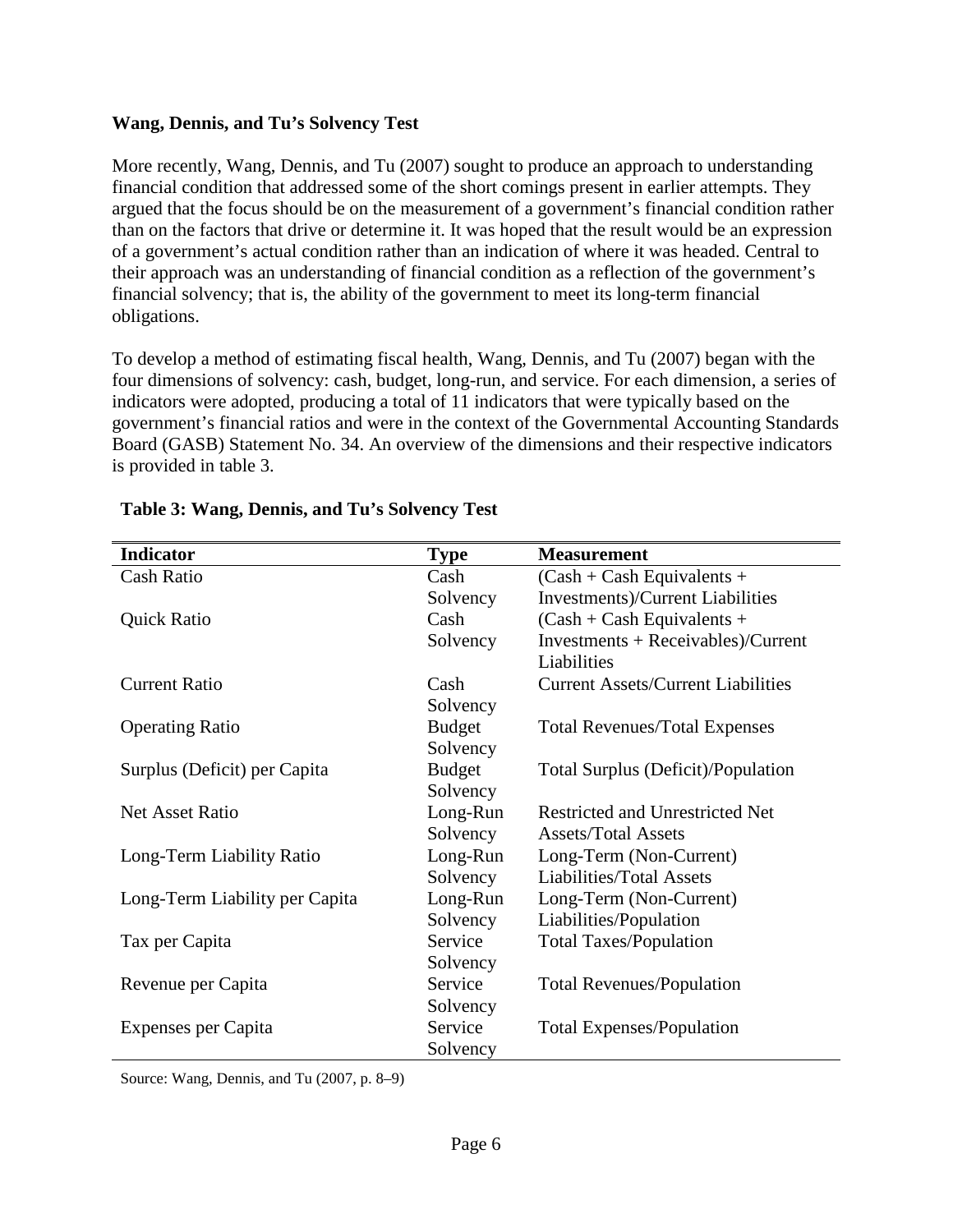To transition the results from a series of indicators and into measurement of condition, they followed the premise of Brown's point based test but moved it away from peer-comparison towards standardization. After adjusting the direction of the results for the indicators to ensure that they do not cancel each other out, the results were averaged across each dimension. The result was a score for each dimension that could then be summed together for a single measure of health referred to as a Financial Condition Index (FCI). Arnett (2014) later expanded the approach by using the average of the z-scores for the indicators and adding a weight to each dimension. Weighted dimensions could then be added together for an indexed measure of condition.

Adopting a standardized approach allows for the comparison of a government's FCI across time, but adding a weighted component also allows for comparability across governments (Arnett 2014; Hummel 2015; Wang, Dennis, and Tu 2007). In many ways, this addressed the short comings of a ratio analysis and Brown's test. Additionally, the data necessary for the estimation comes from the annual financial reports of the government, making such comparisons easy to produce. With the utility comes uncertainty regarding the validity as indicators were chosen based on common use and face-validity and attempts to test the validity was based on the FCI's relationship to socioeconomic variables.

## **Model, Data, and Methodology**

The primary goal of the present study is to establish the validity of the systems of measuring fiscal health in predicting extreme occurrences of fiscal activity, specifically municipal bankruptcy. To accomplish this goal, I utilize an event history analysis (EHA) approach.<sup>[3](#page-10-0)</sup> EHA is concerned with patterns and causes of qualitative changes (or "events") at a given point in time. The intent is to determine how a variable, or set of variables, affected the probability that an organization would transition into a new social state.

The EHA is accomplished in two steps: First, the risk set of the analysis must be defined. Second, the event model must be established. The definition of the risk set for this study is based on the 150 municipalities represented in the Lincoln Institute of Land Policy`s Fiscally Standardized Cities (FiSC) database for the period of 1977 to 2012. During this period, 12 of the municipalities declared bankruptcy or had an emergency board imposed as an alternative to filing. The final risk set comprises 5,400 observations, of which 114 observations (about 2.1%) involve financially distressed cities.

Turning attention towards the event model, the extant literature provides no clear model of government bankruptcy behavior. To move beyond this limitation, I follow the literature on fiscal health and adopt a systems approach (see Hendrick 2004; McDonald 2015; and Nollenberger, Groves, and Valente 2003). Within this approach, cities are viewed as open organizations that not only influence their environment, but whose policies and decisions are also influenced by their environment (Cyert and March, 1963; March and Simon, 1985). Accordingly, the behavior of a government and the policies it produces are viewed as a function of the

<span id="page-10-0"></span><sup>&</sup>lt;sup>3</sup> For more information about event history analysis, see Berry and Berry (1990), Box-Steffenmeier and Jones (1997), and McDonald and Gabrini (2014).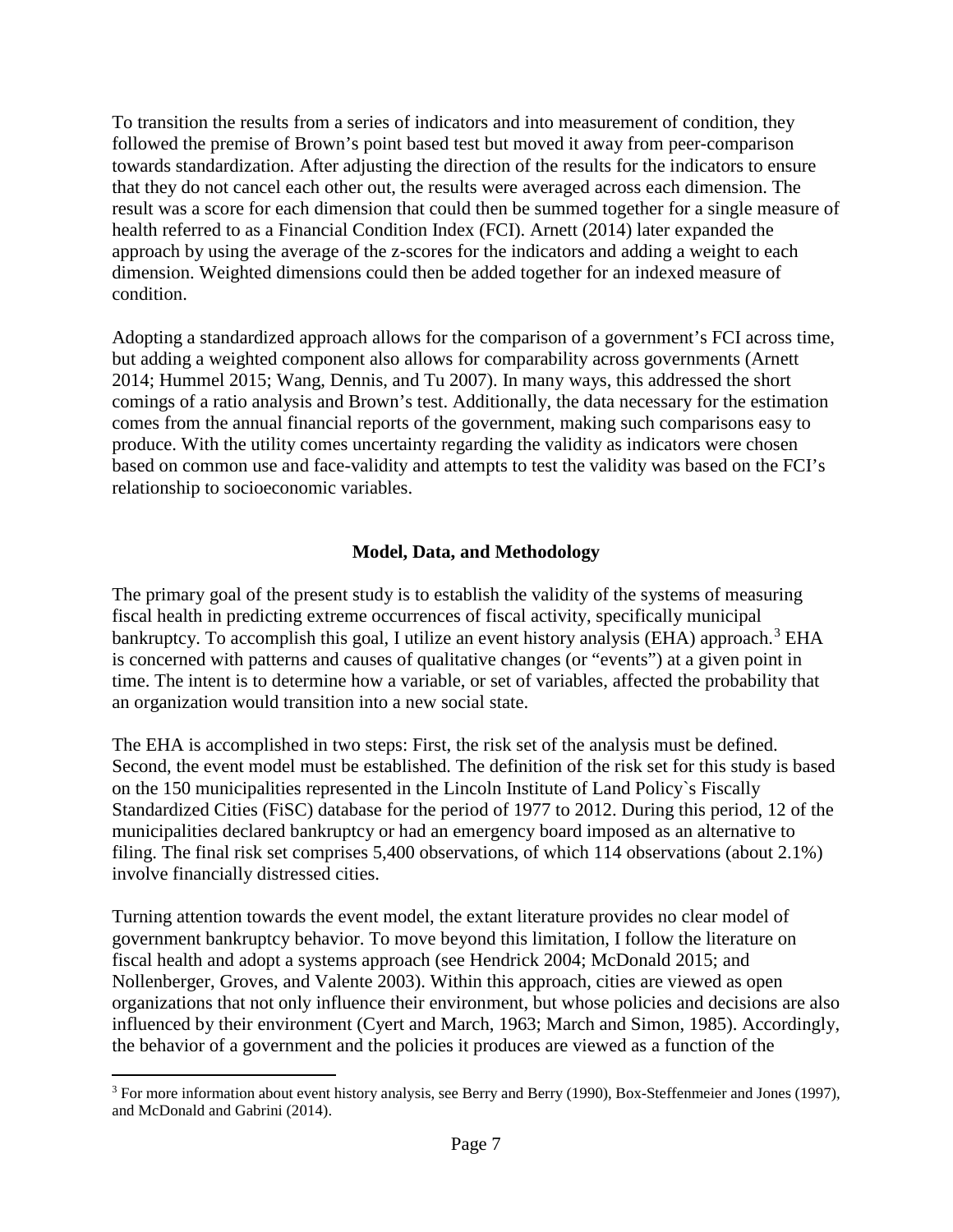environment from the community in which it resides, as well as the institutions that frame its structure and guide its governance.

From this literature, the following model of an event history analysis of municipal bankruptcy is suggested:

$$
B_{i,t} = \Psi\big(\varepsilon_1 H_{i,t-1} + \varepsilon_2 G_{i,t-1} + \varepsilon_3 D_{i,t-1} + \varepsilon_4 E_{i,t-1}\big)
$$

where the dependent variable  $B_{i,t}$  is the hazard rate of the probability that municipality *i* will file for bankruptcy in year *t*. The fiscal health of the municipality is reflected as *H*. The variables *G*, *D*, and *E* capture the political/governmental, demographic, and economic conditions of the municipality in the given year.

Furthermore, *Ψ* denotes the cumulative normal distribution of the model. The hazard rate is measured as a dummy variable where a "0" or a "1" were used to signify whether the municipality filed for bankruptcy. Assuming a municipality in bankruptcy is likely to remain in the state for more than the year of bankruptcy filing, a "1" is assigned to all years in which the municipality remains in bankruptcy. As a result, the estimation of the model takes a logit form. To accommodate for the small number of bankruptcies in the dataset, the Firth approach is utilized. The Firth approach counteracts the bias of a small sample in maximum likelihood estimation by adding a term to deal with the first-order term of the asymptotic expansion of the bias (see King and Zeng 2001, and Wang 2014). Having previously established the risk set, data on municipal bankruptcies were obtained from the financial archives of the individual municipalities and the Municipal Securities Rulemaking Board. The simple statistics for all study data are offered in table 4.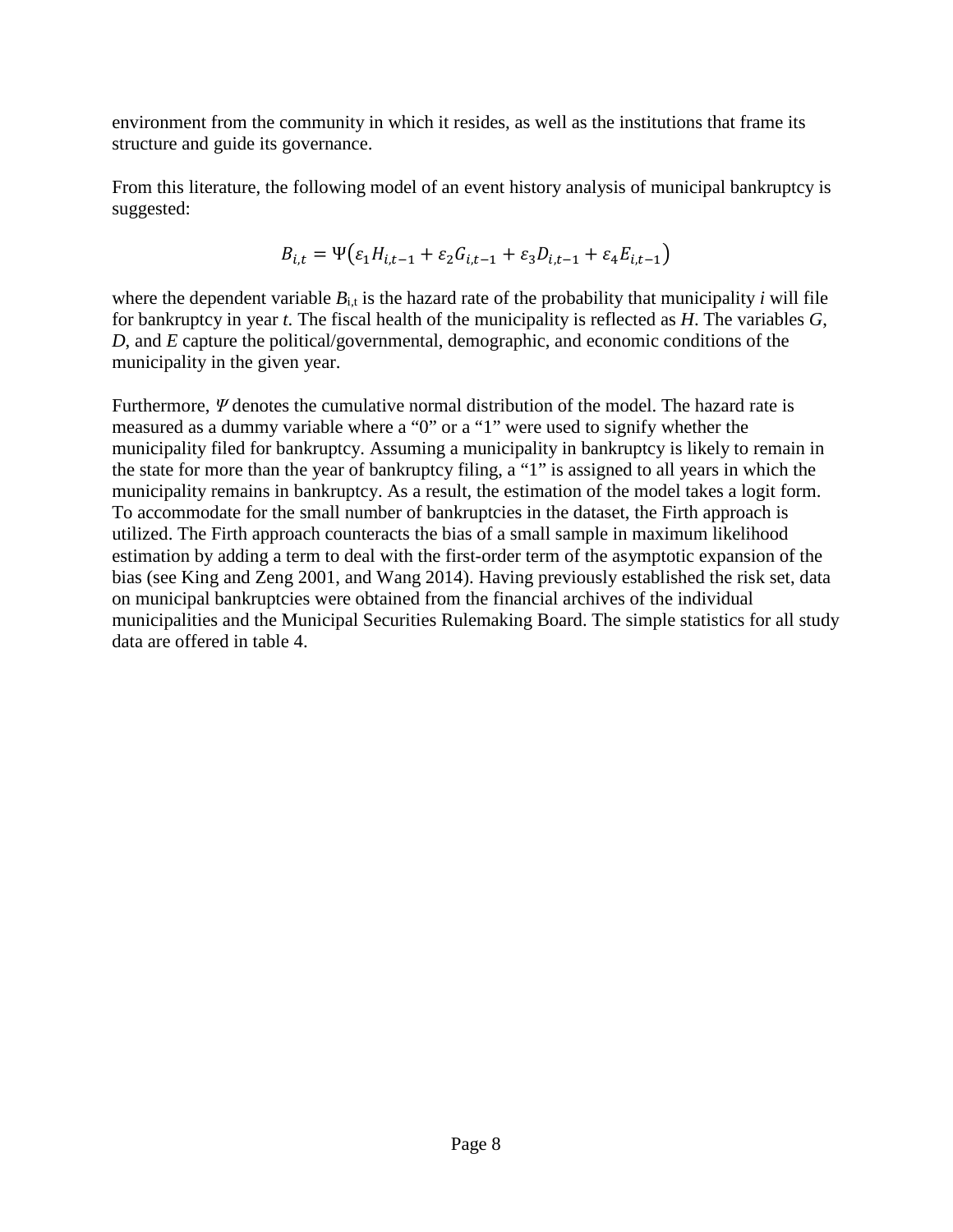| Variable                    | Mean      | Std. Dev. | Min.           | Max          |
|-----------------------------|-----------|-----------|----------------|--------------|
| <b>Dependent Variable</b>   |           |           |                |              |
| <b>Filed for Bankruptcy</b> | 0.0211    | 0.1437    | $\overline{0}$ | $\mathbf{1}$ |
| <b>Independent Variable</b> |           |           |                |              |
| <b>Efficiency Ratio</b>     | 1.0291    | 0.4495    | $-8.6571$      | 22.3618      |
| Debt Service Ratio          | 1.2941    | 0.9606    | $-17.3023$     | 23.6038      |
| Cash Ratio                  | 0.0000    | 1.0000    | $-0.0382$      | 64.9709      |
| <b>Current Ratio</b>        | 0.0167    | 1.2898    | $-0.0382$      | 76.9894      |
| Brown's Test                | 4.5       | 3.2539    | $-6$           | 14           |
| FCI                         | 0.0911    | 1.1036    | $-0.2446$      | 68.9512      |
| Cash Solvency               | 0.0055    | 1.0926    | $-0.0381$      | 68.9770      |
| <b>Budget Solvency</b>      | $-0.0396$ | 0.0148    | $-0.2451$      | 0.3008       |
| Long-Run Solvency           | 0.0007    | 0.0939    | $-0.0763$      | 1.6021       |
| Service Solvency            | 0.1244    | 0.1111    | $-0.0018$      | 1.3723       |
| Council-Manager             | 0.4383    | 0.4962    | $\overline{0}$ | $\mathbf{1}$ |
| Mayor-Council               | 0.4962    | 0.5000    | $\overline{0}$ | $\mathbf{1}$ |
| Authority                   | 0.6800    | 0.4665    | $\overline{0}$ | $\mathbf{1}$ |
| Governor                    | 0.5000    | 0.5000    | $\overline{0}$ | $\mathbf{1}$ |
| Midwest                     | 0.2133    | 0.4096    | $\overline{0}$ | $\mathbf{1}$ |
| Northeast                   | 0.1400    | 0.3470    | $\overline{0}$ | $\mathbf{1}$ |
| Pacific                     | 0.1600    | 0.3666    | $\overline{0}$ | $\mathbf{1}$ |
| South                       | 0.3666    | 0.4819    | $\overline{0}$ | $\mathbf{1}$ |
| Hispanic                    | 0.1042    | 0.1382    | 0.0025         | 0.8218       |
| Male                        | 0.4924    | 0.0428    | 0.4627         | 0.5474       |
| Aged 0 to 17                | 0.2604    | 0.0361    | 0.1336         | 0.4762       |
| Aged 18 to 65               | 0.6202    | 0.0466    | 0.3793         | 0.7539       |
| Ages $66+$                  | 0.1193    | 0.0407    | 0.0186         | 0.3926       |

| <b>Table 4: Simple Statistics</b> |  |  |  |
|-----------------------------------|--|--|--|
|-----------------------------------|--|--|--|

Following the discussion of fiscal health measurement systems provided in the previous section, three systems are tested here. These include ratio analysis, Brown's (1993) 10-point test, and Wang, Dennis, and Tu's (2007) solvency test, measured as both the individual dimensions and as the FCI. The data necessary to estimate these approaches is from the FiSC database. For the purposes of estimating the quartiles necessary for the 10-point test, the municipalities included in the database will serve as the peer governments.

Accounting for political and governmental influence on bankruptcy decisions, three variables are reported. Broadly, these are: *Form*, *Authority*, and *Governor Party*. In the model, form represents the form of government that the municipality adheres to. Measurement for the variables follows the IMCA's typology and is retrieved from their municipal yearbooks. In the model, form is reflected as two dummy variables (*Council–Manager* and *Mayor–Council*) with cities adhering to the commission form serving as the reference group. Authority reflects a series of dummy variables that control for whether a state specifically authorizes municipal bankruptcies, conditionally authorizes, authorizes under limitations, or does not have specific authorization. Information on the authority is obtained from state statutes. In these variables, a "1" reflects the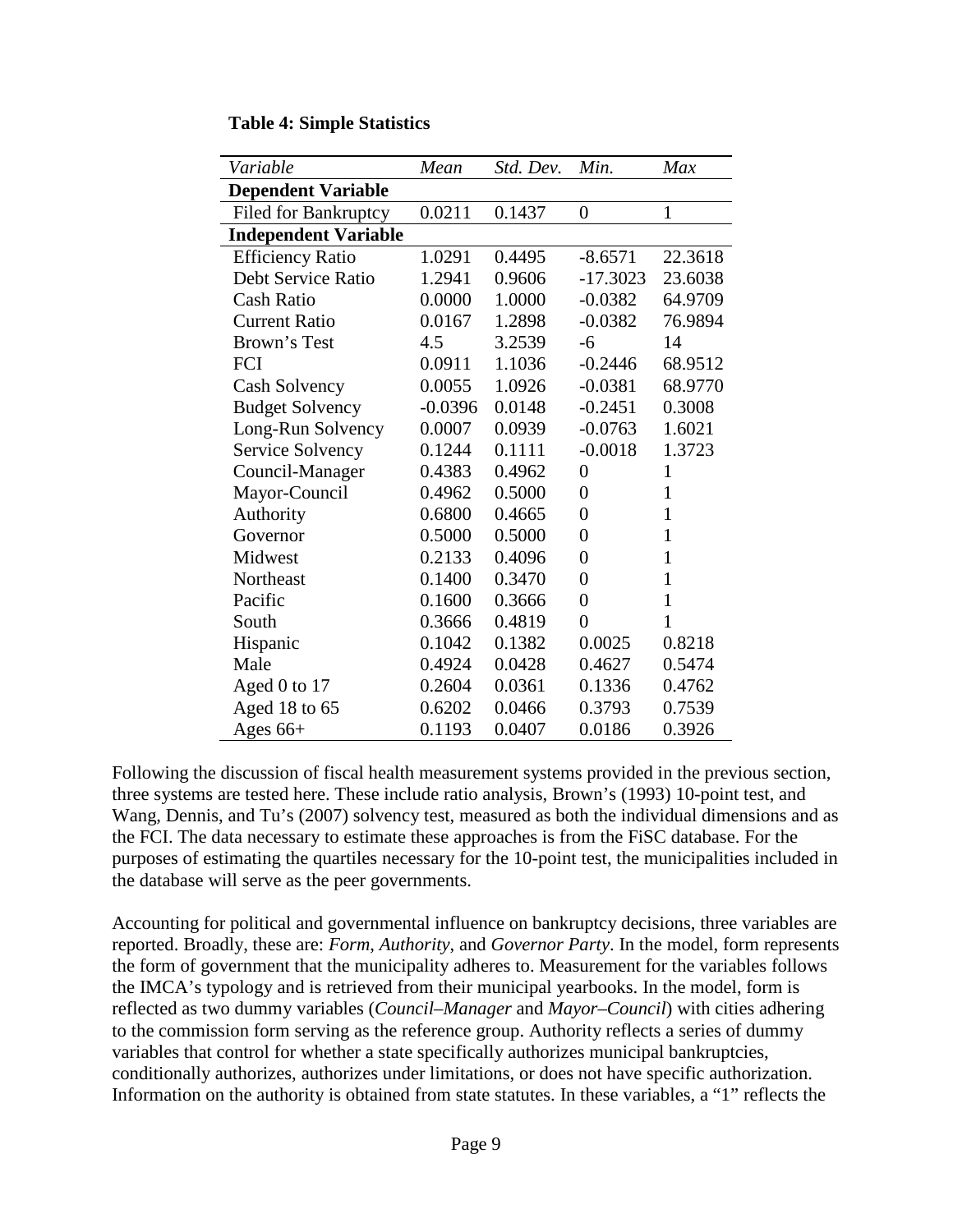presence of the authority and a "0" its absence. To account for political influences, we follow the extant literature and rely upon the political affiliation of the governor as a reflection of local political beliefs. The political affiliation of the governor's from 1977 to 2011 is drawn from Klerner's (2013) Governors Dataset. Data on 2012 affiliations is obtained from websites of each states. The variable is measured as a dummy, where a "0" was assigned for a Republican controlled governorship and a "1" for when it was Democratic controlled. In eight observations the control transitioned from one party to another during the year. In these instances, party affiliation was assigned based on which party maintained control during the majority of the year.

Next, three variables are included to control for other variations of municipalities throughout the dataset. *Hispanic* is the log of Hispanic share of the municipality's population and *Male* is the log of its male share of the population. Three variables account for the respective age of the population within the municipality. These are *0 to 17*, *18 to 65*, and *66 and older*, where each variable reflects the log of the share of the population aged within the variables brackets. The population estimates necessary for these measurements are obtained from the Economic Database of Woods and Poole Economics. Lastly, I include the Census region of each municipality. These regions are reflected as four dummy variables (*Midwest*, *Northeast*, *Pacific*, and *South*), with municipalities placed in the West region servicing as the reference group.

## **Results and Discussion**

The results of estimating the event history analyses for each of the approaches to understanding fiscal health are presented in table 5. Overall, the open-systems model of municipal bankruptcy was statistically significant; with the log likelihoods indicating the model fit the data well. The influence of the control variables remained relatively stable across each of the models, suggesting that the model, and its subsequent results, is robust. The results point to two sets of interesting results. The first set of interesting results relates to the focus of this paper: the utility of the extant approaches to measuring fiscal health. The second set of interesting results relates to the causal factors behind a municipality's decision to declare bankruptcy.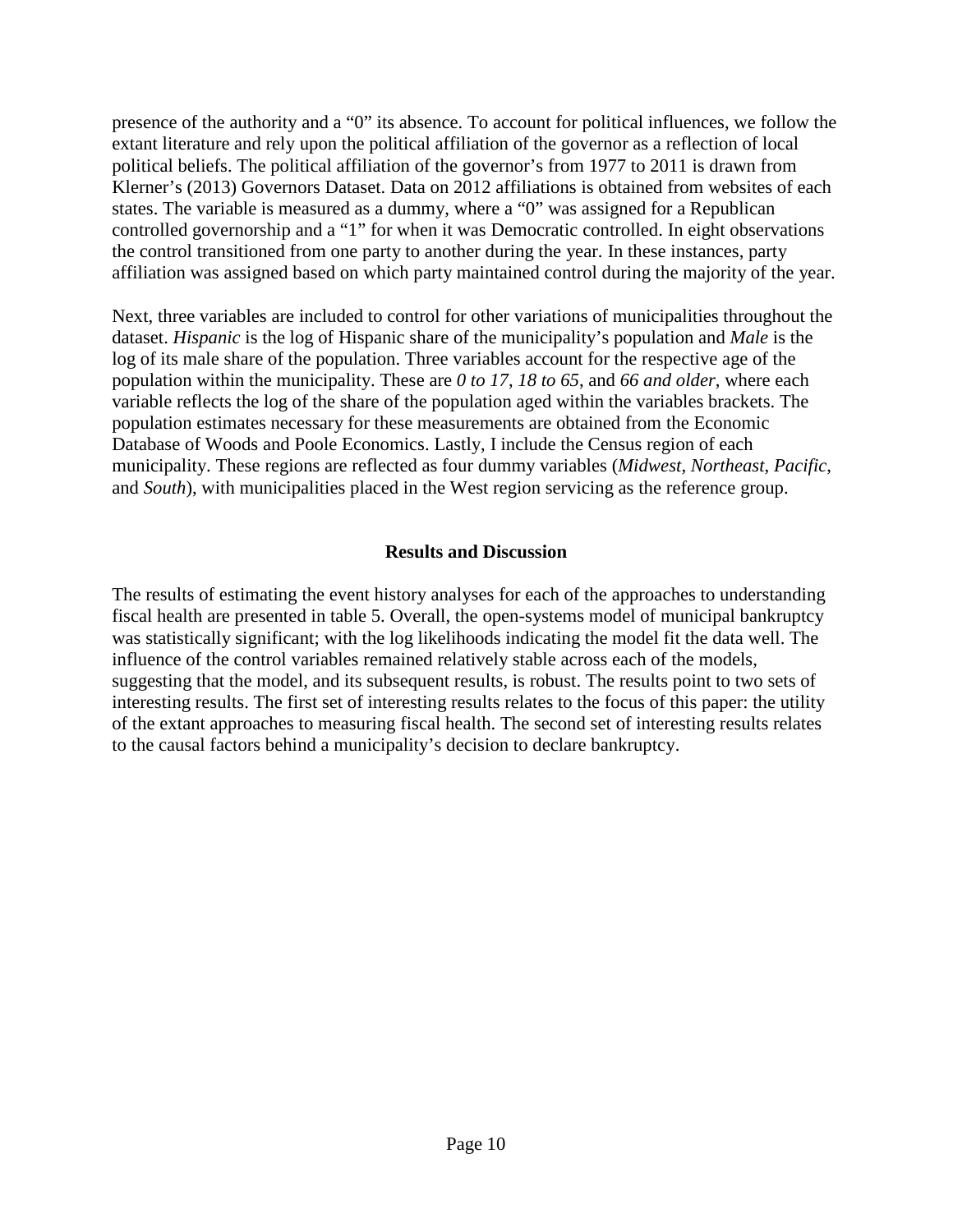|                         | Model 1     | Model 2     | Model 3     | Model 4       |
|-------------------------|-------------|-------------|-------------|---------------|
| <b>Efficiency Ratio</b> | $-0.3492$   |             |             |               |
| Debt Service Ratio      | $0.2676***$ |             |             |               |
| Cash Ratio              | -96.9439**  |             |             |               |
| <b>Current Ratio</b>    | 38.6711     |             |             |               |
| Brown's 10-Point Test   |             | 0.0159      |             |               |
| FCI                     |             |             | $-0.0455$   |               |
| Cash Solvency           |             |             |             | $-48.7220***$ |
| <b>Budget Solvency</b>  |             |             |             | 4.3266        |
| Long-Run Solvency       |             |             |             | $-5.3212***$  |
| Service Solvency        |             |             |             | 2.3506***     |
| Council-Manager         | 5.0010      | 4.7838      | 4.7519      | 4.8027        |
| Mayor-Council           | 5.2570      | 4.9654      | 4.9497      | 4.6754        |
| Authority               | 0.1625      | 0.1159      | 0.1013      | 0.2330        |
| Governor                | $0.3014***$ | $0.3064***$ | 0.3008***   | $0.2462**$    |
| Midwest                 | 5.6934      | 4.8533      | 4.8405      | 5.2448        |
| Northeast               | 6.1807      | 5.1569      | 5.1684      | 5.6576        |
| Pacific                 | 4.4534      | 3.5818      | 3.5890      | 3.7107        |
| South                   | 4.8826      | 4.0472      | 4.0484      | 4.2663        |
| Hispanic                | $0.1575**$  | $0.1722***$ | $0.1736***$ | $0.1811***$   |
| Male                    | $0.2392**$  | $0.2337**$  | $0.2249**$  | 0.1501        |
| Aged 0 to 17            | 2.8569**    | $4.3415***$ | 4.0432***   | 5.2341***     |
| Aged 18 to 65           | 15.1124***  | 18.3672***  | 17.6352***  | 19.5780***    |
| Ages $66+$              | 5.8488***   | $6.5867***$ | 6.3938***   | 7.2294 ***    |
| Constant                | 5.7179***   | 14.1734***  | 13.1794 *** | 15.5604***    |
| Log Likelihood          | $-310.4519$ | $-325.9145$ | $-326.0923$ | -293.8733     |

**Table 5: Event History Analysis Results**

 $*$  p < 0.10,  $*$  p < 0.05,  $*$   $*$  p < 0.01

Regarding the utility of the measurement approaches, the estimates provide mixed support. In Model 1, which reflects the utility of ratio analysis in predicting bankruptcy, there are conflicting results. While two of the ratios included significantly reflect the bankruptcy decision, the other two do not. Specifically, there is a positive and significant relationship between the debt service ratio of a government and its likelihood of filing for bankruptcy. As a government's debt grows relative to its available revenue, the capacity of a government to continue meeting its fiduciary responsibility diminishes, ultimately contributing to the bankruptcy decision. The results also point to a negative and significant relationship between the government's cash ratio and their decision to file. Intuitively, the effect of the cash ratio is appropriate given that a smaller ratio implies that there are more outstanding liabilities in the government and fewer resources to meet them. Interestingly, neither of the remaining ratios showed an influence on outcomes.

Model 2 reflects the influence of Brown's 10-Point Test on municipal bankruptcy. Despite the reliance upon the test by practitioners, the estimates showed that it had no significant influence on the bankruptcy of the municipalities in the study sample.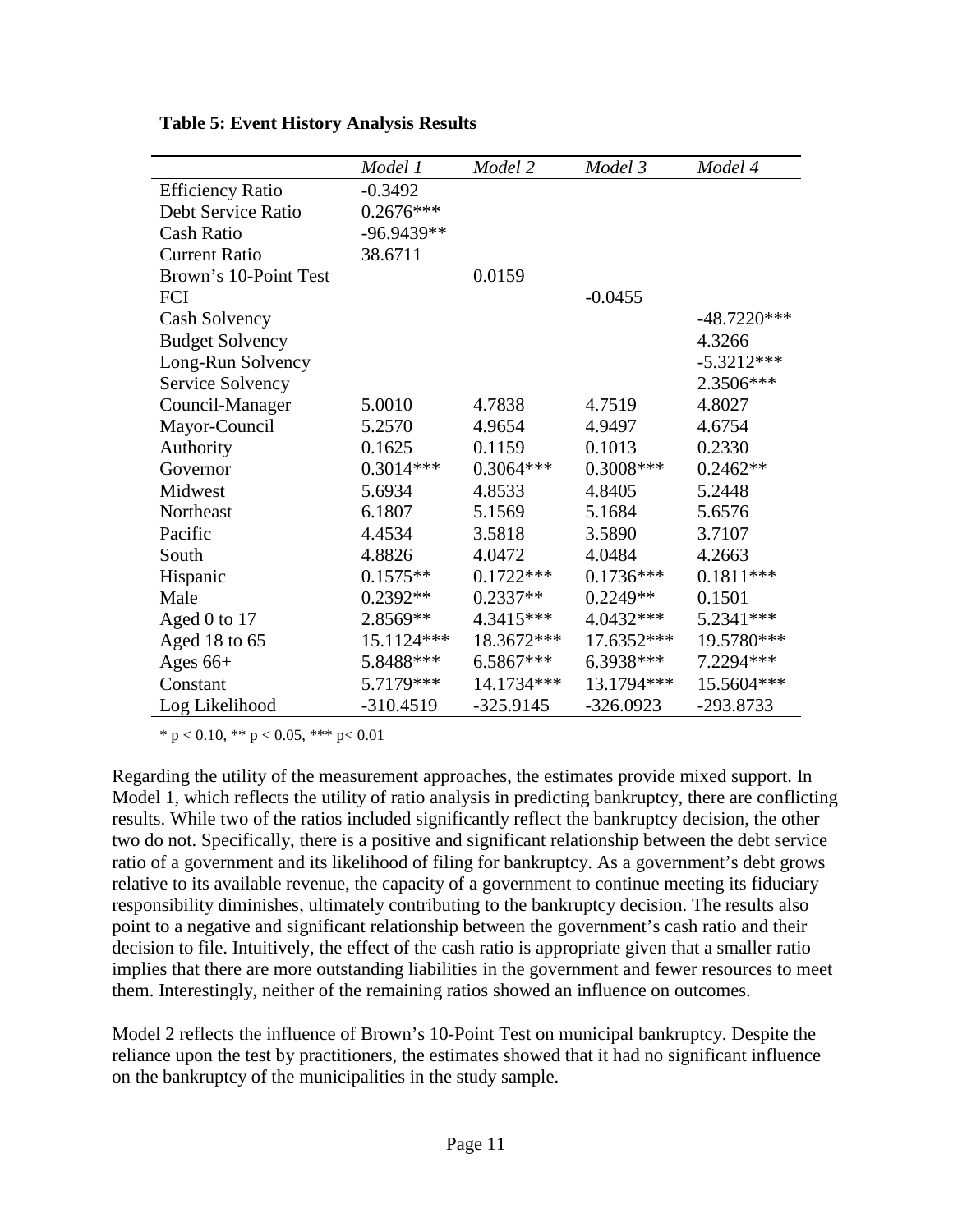Models 3 and 4 reflect the financial condition index (FCI) produced by Wang, Dennis, and Tu's Solvency Test and the individual dimensions of that test, respectively. The results of the analysis show two sides of the same picture. On the one hand, the FCI showed no significant effect, suggesting that the FCI is not a sufficient means of measuring the fiscal health of a government. On the other hand, the individual dimensions of the index show significant influence. Both the cash long-run solvency measurements had a negative, but significant effect on bankruptcy decisions. Conversely, service solvency had a positive and significant effect and budget solvency had no meaningful influence.

The second set of results that the estimates produce relate to the causal factors behind a municipality's decision to declare bankruptcy. As the models control for the political/governmental, demographic, and economic conditions of the municipality, the estimates provide us a degree of understanding about the conditions that lead a government to the bankruptcy decision. In the political/governmental realm, the form of government that a municipality adheres to has no measurable influence, nor does the presence or absence of the authority for a municipality to declare bankruptcy. The political party of the governor, which serves as a reflection of the local political climate of a municipality has a significant effect, with municipalities in states where the governor is a Democrat as being more likely to experience extreme financial distress.

The results also point to no geographic influence, with no significant influence appearing on any of the Census region. They do, however, point to important influences based on the demographics of the community. As the Hispanic share of population grows, so does the likelihood of a bankruptcy decision. The gender dispersion of the population also has an influence, with the share of males serving as a driver to bankruptcy filings. Lastly, there is a positive and significant influence across each of the measures of the population age. While the population aged older than 65 has a larger influence than the 0 to 17 population, the biggest influence is seen on the share of the population that is between the ages of 18 and 65. These results reflect the expectation of services that different segments of the populations have from the government. As the expectation for the services increases, so does the likelihood of the municipality filing for bankruptcy or undergoing control by an emergency financial board.

## **Conclusion**

One of the challenges faced by governments is the understanding of their fiscal health. Given the increase in demand for public services over the past few years, this challenge has become even more important as governments struggle to meet their service commitments and obligations without raising additional revenue. A number of approaches to understanding fiscal health have been developed within the literature (see Wang, Dennis, and Tu 2007; Justice and Scorsone 2013), some of which have gained widespread use (Honadle, Costa, and Cigler 2004), as an attempt to address this challenge. Despite their development, however, none of the approaches have been rigorously tested against instances of fiscal distress.

This paper seeks to reconsider how we measure the financial condition of a government by investigating the utility of several prominent measurement systems. These systems on which this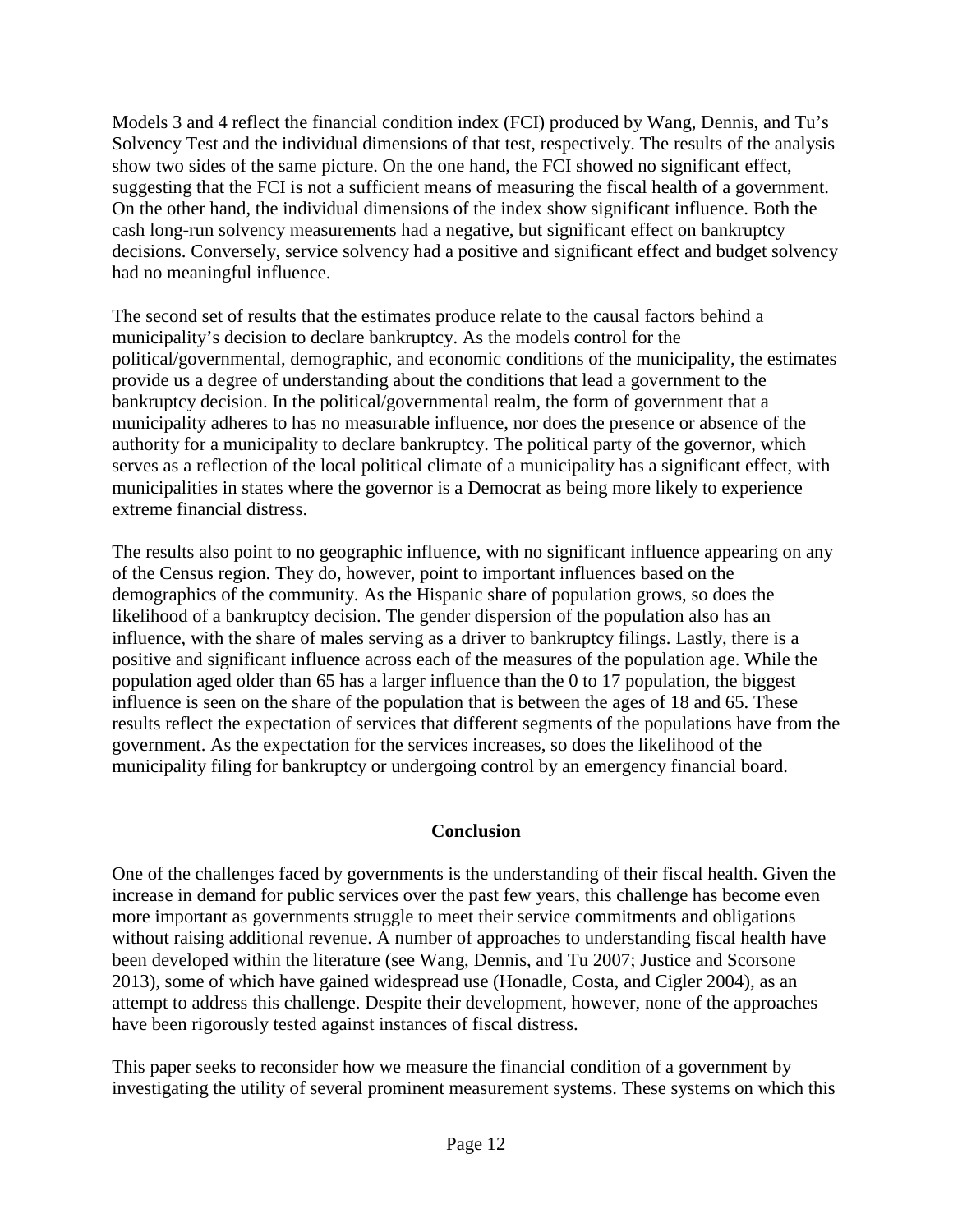paper focuses are: ratio analysis, Brown's 10-point Test, and Wang, Dennis and Tu's FCI. Using a rare events history analysis approach, each system is tested for its efficiency in predicting extreme fiscal distress: municipal bankruptcy. To complete the analysis, a panel of 150 municipalities from the Fiscally Standardized Cities (FiSC) database for the period of 1977 to 2012 is adopted.

The results of the event history analysis produced mixed results. Ratio analysis, one of the common approaches to measuring fiscal health, showed a significant effect for some of the ratios included in the study and no effect for others. This allows for the conclusion that the debt service ratio and cash ratio directly reflect the financial position of a government and the efficiency ratio and current ratio do not. Brown's 10-point test was found to have no effect on the bankruptcy decision of a government. The FCI also showed no effect as an index, but did show significance in its deconstructed form.

When looking at all four models, a trend becomes obvious. Measurement systems that are reliant upon a series of variables to describe the financial condition of a government have a more meaningful influence than systems reliant upon an index. Although both the field and the academic literature is encouraging of a single measurement, such efforts might be made in vain. When data is indexed, the unique information about the condition of a government that the data provides may be lost or crowded out. This can be particularly seen in the testing of the FCI, where the index was tested first in its summated form and then retested in its multiple dimensions.

Several important implications should be taken away from this study. First and foremost is that we should reconsider how we measure fiscal health. Rather than abandoning the previous work on the subject altogether, however, our reconsideration should point towards the refinement of measurement systems that utilize multiple perspectives, such as ratio analysis or the individual dimensions of the FCI. This would help avoid the loss of utility that an index approach generates while clarifying what ratios truly affect condition. As noted previously in this study, there are dozens of financial ratios that can be utilized, but not all of them point towards serious and longterm problems for an organization. Some of these ratios are utilized directly in ratio analysis and indirectly in determining the measurement of the FCI dimensions, but there is no certainty of which ratios matter. Research should be geared towards resolving this uncertainty. Second, we should reconsider the concept of fiscal health. Traditionally the concept has been thought of as the generic financial position of an organization. While the understanding might suffice for healthy governments, does it continue to hold true those undergoing extreme fiscal distress? If different financial ratios point towards different aspects of an organization's position, it may be possible that how we measure the position of a healthy government is different from how we measure that of an unhealthy government. Without clarity in what we are intending to measure and what the data is to be utilized for, no single measurement system can emerge.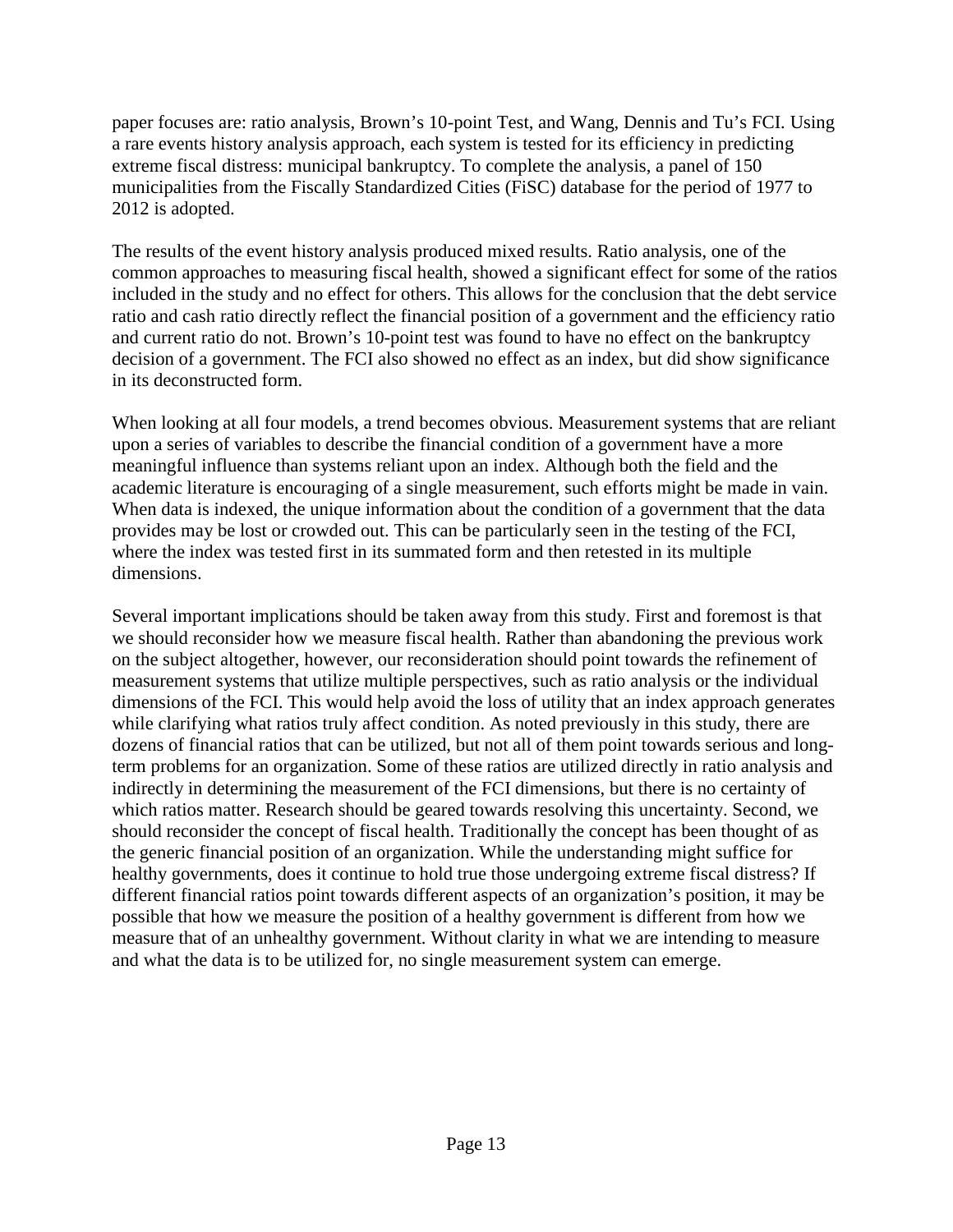#### **References**

- Altman, E.I. 1968. "Financial ratios, discriminant analysis and the prediction of corporate bankruptcy." *Journal of Finance*, *23*(4):589–609.
- Arnett, S. 2014. State fiscal condition: Ranking the 50 states (Working Paper No. 14–02). Arlington, VA: Mercatus Center, George Mason University
- Bahl, R. 1984. *Financing State and Local Government in the 1980's*. New York, NY: Oxford University Press.
- Benson, E.D., Marks, B.R., and Raman, K.K. 1988. "Tax effort as an indicator of fiscal stress." *Public Finance Quarterly*, *16*(2): 203–218.
- Berry, F.S. and Berry, W.D. 1990. "State lottery adoptions as policy innovations: An event history analysis." *American Political Science Review*, *84*(2): 395–415.
- Bird, R.M. 2015. "Reflections on measuring urban fiscal health." In Bird, R.M. and Slack, E. (Eds.), *Is Your City Healthy? Measuring Urban Fiscal Health* (pp. 11–42). Toronto, Canada.
- Box-Steffenmeier, J.M. and Jones, B.S. 1997. "Time is of the essence: Event history models in political science." *American Journal of Political* Science, *41*(4): 1414–1461.
- Brown, K.W. 1993. "The 10-point test of financial condition: Toward and easy-to-use assessment tool for smaller cities." *Government Finance Review*, *9*(6): 21–26.
- Crosby, A. and Robbins, D. 2013. "Mission impossible: Monitoring municipal fiscal sustainability and stress in Michigan." *Journal of Public Budgeting, Accounting and Financial Management*, *25*(3): 522–555.
- CQ Press. 2016. *Voting and Elections Collection*. Retrieved from: <http://library.cqpress.com/elections>
- Diebold, J., Reitano, V. and McDonald, B.D. 2015. "Sweat the small stuff: Strategic selection of pension policies used to defer required contributions." Presented at the Annual Conference of the Association for Public Policy Analysis and Management. Miami, FL: November 12– 14.
- Finkler, S.A., Smith, D.L., Calabrese, T.D., and Purtell, R.M. 2017. *Financial Management for Public, Health, and Not-for-Profit Organizations* (5<sup>th</sup> edition). Washington, DC: CQ Press.
- Governing. 2015. *Bankrupt Cities, Municipalities List and Map*. Retried from: [http://www.governing.com/gov-data/municipal-cities-counties-bankruptcies-and](http://www.governing.com/gov-data/municipal-cities-counties-bankruptcies-and-defaults.html)[defaults.html](http://www.governing.com/gov-data/municipal-cities-counties-bankruptcies-and-defaults.html)
- Groves, S.M., Godsey, W.M, and Shulman, M.A. 1981. "Financial indicators for local governments." *Public Budgeting and Finance*, *1*(2): 5–19.
- Hendrick, R. 2004. "Assessing and measuring the fiscal health of local governments: Focus on Chicago suburban municipalities." *Urban Affairs Review*, *40*(1): 78–114.
- Honadle, B.W., Costa J.M., and Cigler, B.A. 2004. *Fiscal Health for Local Governments: An Introduction to Concepts, Practical Analysis, and Strategies*. London, UK: Elsevier.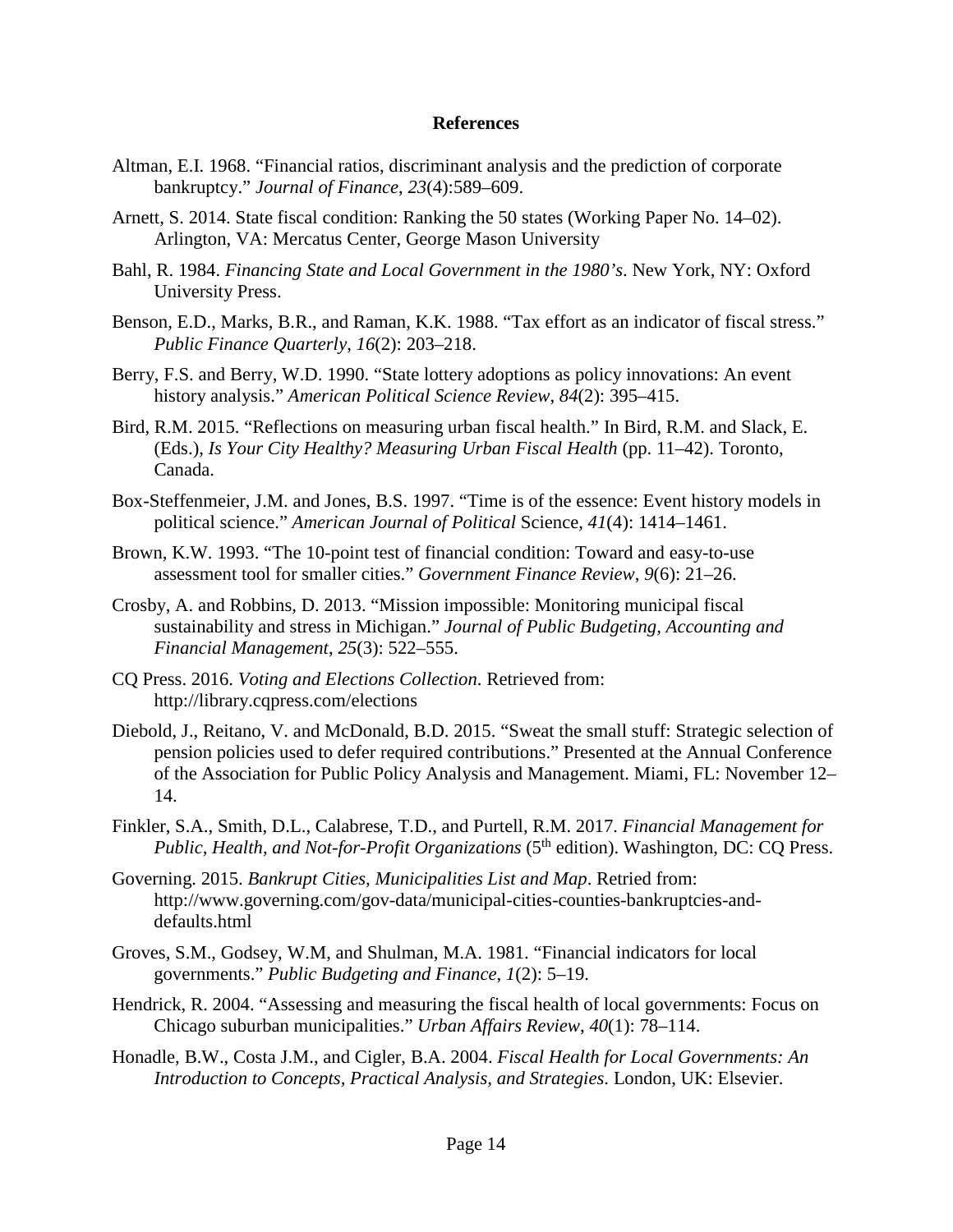- Hummel, D. 2015. "Right-sizing cities: A look at five cities." *Public Budgeting and Finance*, *35*(2): 1–18.
- Jacob, B. and Hendrick, R. 2013. "Measuring and predicting local government fiscal stress: Theory and practice." In Levine, H., Justice, J.B., and Scorsone, E.A. (Eds.), *Handbook of Local Government Fiscal Health* (pp. 11–41). Burlington, MA: Jones and Bartlett Learning.
- Jimenez, B.S. 2009. "Fiscal stress and the allocation of expenditure responsibilities between state and local governments: An exploratory study." *State and Local Government Review*, *41*(2): 81–94.
- Justice, J.B. and Scorsone, E.A. 2013. "Measuring and predicting local government fiscal stress." In Levine, H., Justice, J.B., and Scorsone, E.A. (Eds.), *Handbook of Local Government Fiscal Health* (pp. 43–74). Burlington, MA: Jones and Bartlett Learning.
- Kieso, D.E., Weygandt, J.J, and Warfield, T.D. 2011. *Intermediate Accounting, Volume 1*. Hoboken, NJ: John Wiley and Sons.
- Kiewiet, D.R. and McCubbins, M.D. 2014. "State and local government finance: The new fiscal ice age." *Annual Review of Political Science*, *17*: 105–122.
- King, G. and Zeng, L. 2001. "Logistic regression in rare events data." *Political Analysis*, *9*(2): 137–163.
- Klamer, C. 2013. "Governors Dataset." Retrieved from<http://hdl.handle.net/1902.1/20408>
- Maher, C. S. and Nollenberger, K. 2009. "Revisiting Kenneth Brown's '10-point test'." *Government Finance Review*, *25*(5): 61–66.
- McDonald, B.D. 2015. "Does the charter form improve the fiscal health of counties?" *Public Administration Review*, *75*(4): 609–618.
- McDonald, B.D. and Gabrini, C.J. 2014. "Determinants of county charter decisions: An event history analysis of Florida counties." *Journal of Public Administration Research and Theory*, *24*(4): 721–739.
- Mead, D.M. 2013. "The development of external financial reporting and its relationship to the assessment of fiscal health and stress." In Levine, H., Justice, J.B., and Scorsone, E.A. (Eds.), *Handbook of Local Government Fiscal Health* (pp. 77–124). Burlington, MA: Jones and Bartlett Learning.
- Nelson, K.L. and Svara, J.H. 2010. "Adaptation of models versus variations in form: Classifying structures of city government." *Urban Affairs Review*, *45*(4): 544–562.
- Nollenberger, K., Groves, S.M., and Valente, M.G. 2003. *Evaluating Financial Condition: A Handbook for Local Government* (4<sup>th</sup> edition). Washington, DC: International City/County Management Association.
- Pew Charitable Trusts. 2016. *State strategies to detect local fiscal distress*. Washington, DC: Pew Charitable Trusts.
- Scorsone, E.A., Levine, H., and Justice, J.B. 2013. "Introduction." In Levine, H., Justice, J.B., and Scorsone, E.A. (Eds.), *Handbook of Local Government Fiscal Health* (pp. 1–7). Burlington, MA: Jones and Bartlett Learning.